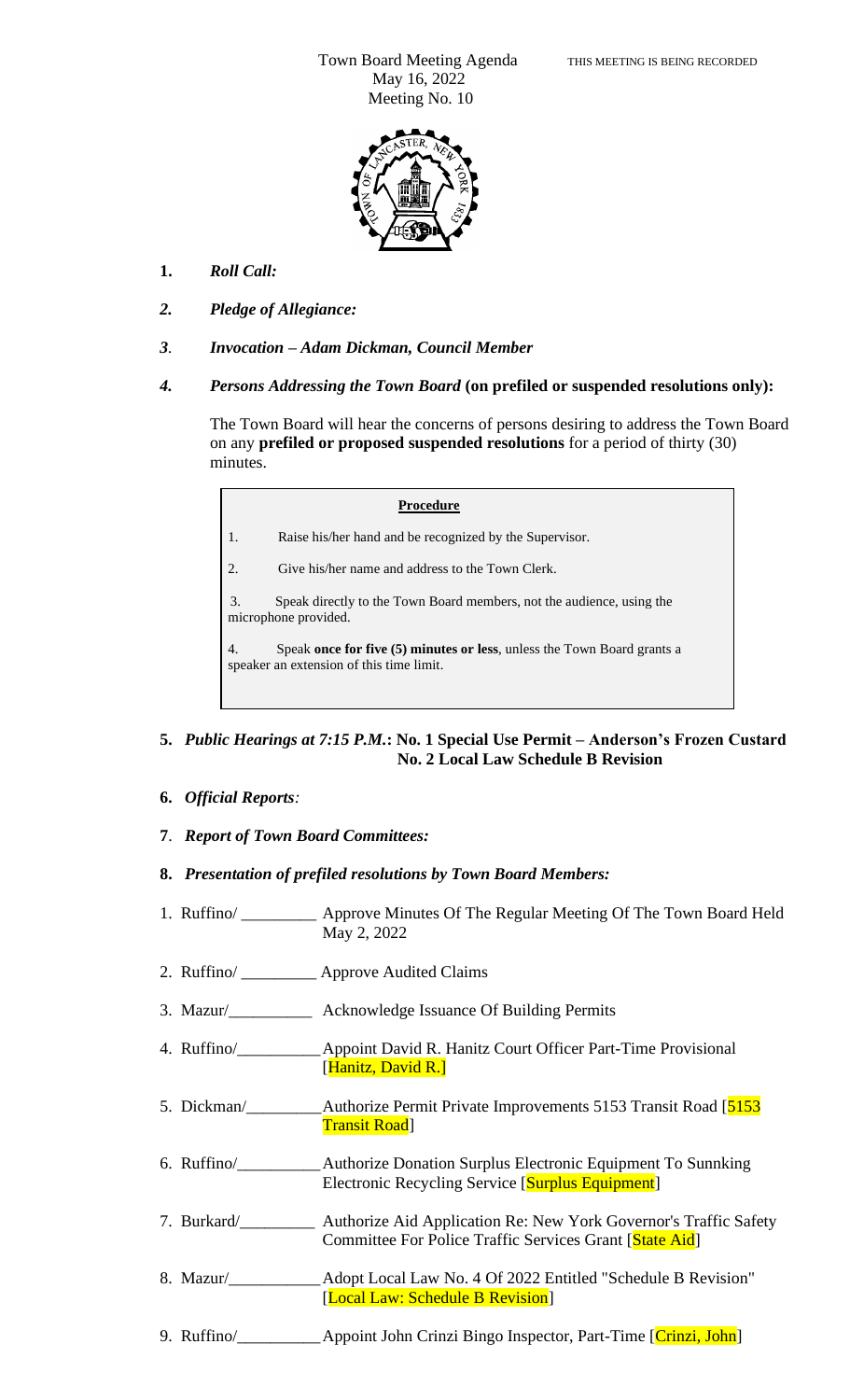|                    | 10. Mazur/ <b>Set Public Hearing Re: Local Law Site Plan Review Procedures</b><br>[Local Law: Site Plan Review Revision]                                                                                                                                                               |
|--------------------|----------------------------------------------------------------------------------------------------------------------------------------------------------------------------------------------------------------------------------------------------------------------------------------|
| 11. Burkard/       | Authorize Donation Surplus Electronic Equipment To Sunnking<br>Electronic Recycling Service [Surplus Equipment]                                                                                                                                                                        |
| $12.$ Mazur/       | Authorize Special Use Permit Application Richard J. Koch Home<br>Occupation CPA Office (Renewal) [Special Use Permit: Koch,<br><b>Richard</b>                                                                                                                                          |
| 13. $Ruffino/$     | Authorize Preparation Of PO-17 Form New Position Duties<br>Statement For One Building & Zoning Clerk [Building & Zoning]<br>Clerk <sup>]</sup>                                                                                                                                         |
|                    | 14. Burkard/ <b>Markard Markard Markard Markard Markard Markard Markard Markard Markard Markard Markard Markard Markard Markard Markard Markard Markard Markard Markard Markard Markard</b><br>Detection System For Gun Range [Purchasing, Services]                                   |
|                    | 15. Mazur/ <b>Mazur/ Mazur/</b> Mazur/ Mazur/ Mazur/ Mazur/ Mazur/ Mazur/ Mazur/ Mazur/ Mazur/ Mazur/ Mazur/ Mazur/ Mazur/ Mazur/ Mazur/ Mazur/ Mazur/ Mazur/ Mazur/ Mazur/ Mazur/ Mazur/ Mazur/ Mazur/ Mazur/ Mazur/ Mazur/ Mazur/<br>Road Development [Broadway Street & Bowen Road] |
|                    | 16. Ruffino/<br><b>Appoint Parks, Recreation &amp; Forestry Part-Time Temporary Seasonal</b><br>Employees [Seasonal Employees]                                                                                                                                                         |
| 17. $Ruffino/\_\_$ | Appoint Youth Bureau Tutor Part-Time Permanent Employee<br>[Kaczorowski, John]                                                                                                                                                                                                         |
|                    | 18. Mazur/____________ Adopt SEQR Negative Declaration Re: 338 Harris Hill Road Rezone<br>[338 Harris Hill Road]                                                                                                                                                                       |
|                    | 19. Ruffino/___________ Approve Agreement With Sherry Guarino Re: Leave Of Absence<br>[Guarino, Sherry]                                                                                                                                                                                |

- **9.** *Presentation of Communications By Town Clerk:* (See Schedule Attached)
- **10**. *Persons Addressing the Town Board* (**on any subject):**

The Town Board will hear the concerns of persons desiring to address the Town Board on any Town of Lancaster subject for a period of thirty (30) minutes.

### **Procedure**

- 1. Raise his/her hand and be recognized by the Supervisor.
- 2. Give his/her name and address to the Town Clerk.
- 3. Speak directly to the Town Board members, not the audience, using the microphone provided.
- 4. Speak **once for five (5) minutes or less**, unless the Town Board grants a speaker an extension of this time limit.

# **11.** *Adjournment:*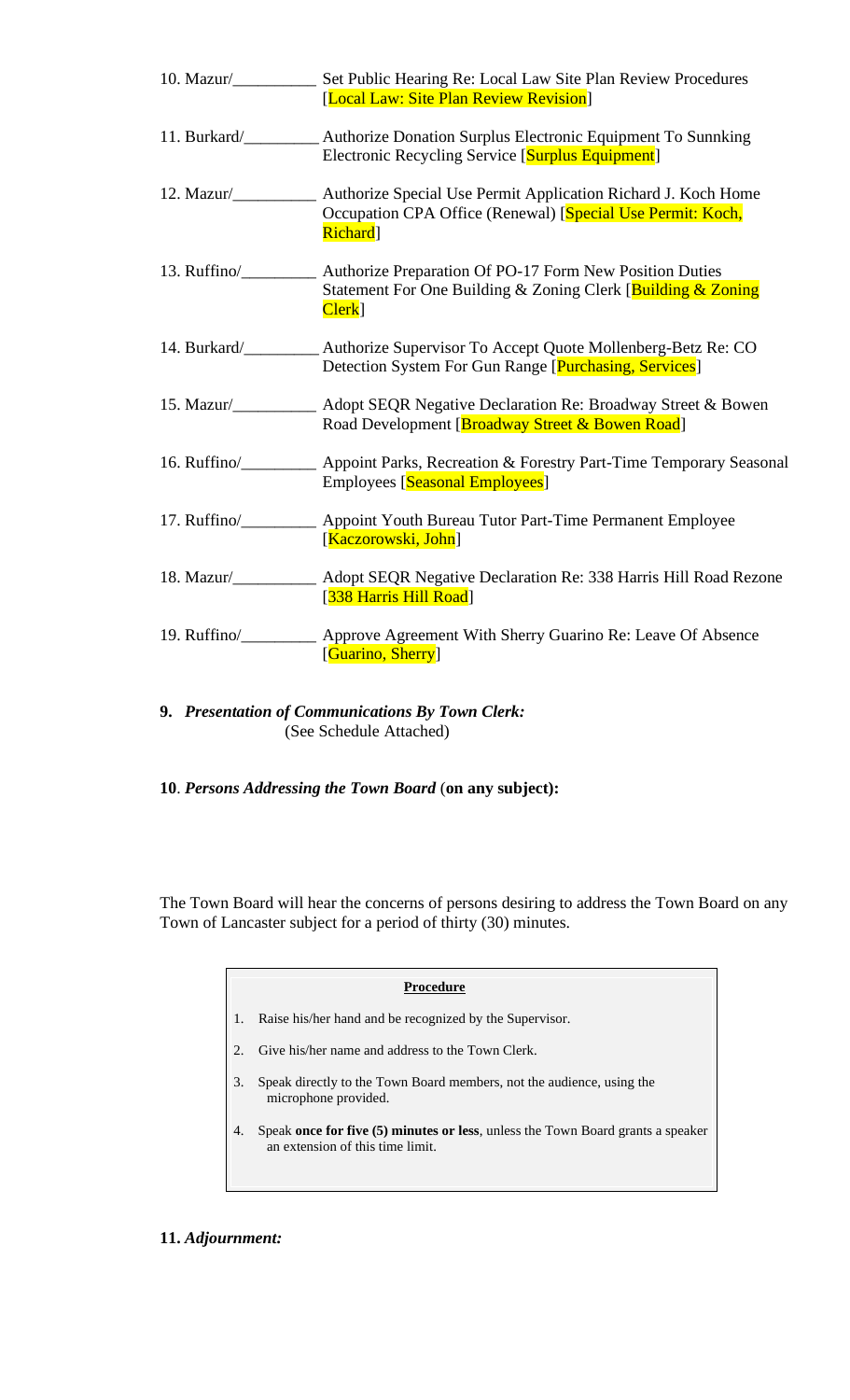### **COMMUNICATIONS & REPORTS**

- **299. Planning Board Chairman to Planning Board, Town Board, Engineering Consultant, Town Attorney, Highway Superintendent and Building Inspector – Draft copy of minutes from the April 20, 2022 Planning Board meeting. Disposition =**
- **300. Village of Lancaster to Supervisor – Notice of Site Plan Review for Lancaster Coffee Co. & Café, 19 W. Main St. on May 19, 2022 at 5423 Broadway, Lancaster, NY. Disposition =**
- **301. Supervisor to Town Board – Request to deem certain items as surplus and allow them to be discarded through Sunn King. Disposition =**
- **302. Stormwater Management Officer to Drainage and Storm Sewer Committee – MS4 Report for April 2022. Disposition =**
- **303. Hon. Jeremy Colby to Supervisor and Town Board – Request for Town Board to approve the appointment of David Hanitz, Lancaster, NY to the position of part-time Court Officer at Lancaster Town Court effective May 16, 2022. Disposition =**
- **304. Town Clerk to Code Enforcement Officer – Letter from Daniel Bedell, II requesting a renewal of his Special Use Permit for a Home Occupation (Gunsmithing and Sales) on premises located at 3976 Walden Ave. Disposition =**
- **305. Animal Health Inspector, NYS Agriculture & Markets to Supervisor – Municipal Shelter Inspection Report completed on 4/20/2022. Disposition =**
- **306. Monica Wallace, Member of NYS Assembly to Supervisor and Town Board – New York State budget includes \$200,000 for retreeing public land impacted by an invasive species. Disposition =**
- **307. John Crinzi to Supervisor – Request to be appointed to the fourth position as Bingo Inspector for the Town of Lancaster. Disposition =**
- **308. Animal Health Inspector, NYS Agriculture & Markets to Supervisor – Dog Control Officer Inspection Report completed on 4/20/2022. Disposition =**
- **309. Patrol Captain Marco Laurienzo to Planning Board Chairman – No objection to Site Plan Review – Project #1235. Disposition =**
- **310. Patrol Captain Marco Laurienzo to Planning Board Chairman – No objection to Site Plan Review – Project #4642. Disposition =**
- **311. Town Clerk to Town Board – Town Clerk Monthly Report for April 2022. Disposition =**
- **312. Town Engineer to Town Clerk – Recommend resolution to approve the Private Improvement Permit for 5153 Transit Rd. Disposition =**
- **313. President Hull House Foundation to Supervisor – Request for financial assistance for the reconstruction of a 200-year old threshing barn on the Hull's farmstead. Disposition =**
- **314. Code Enforcement Officer to Town Board – Request for certain items to be deemed surplus and scrapped for electronic recycling. Disposition =**
- **315. Erie County Dept. of Public Works Division of Highways to Supervisor – Instructions for Snow Removal and Ice Control Agreement 2022-2025. Disposition =**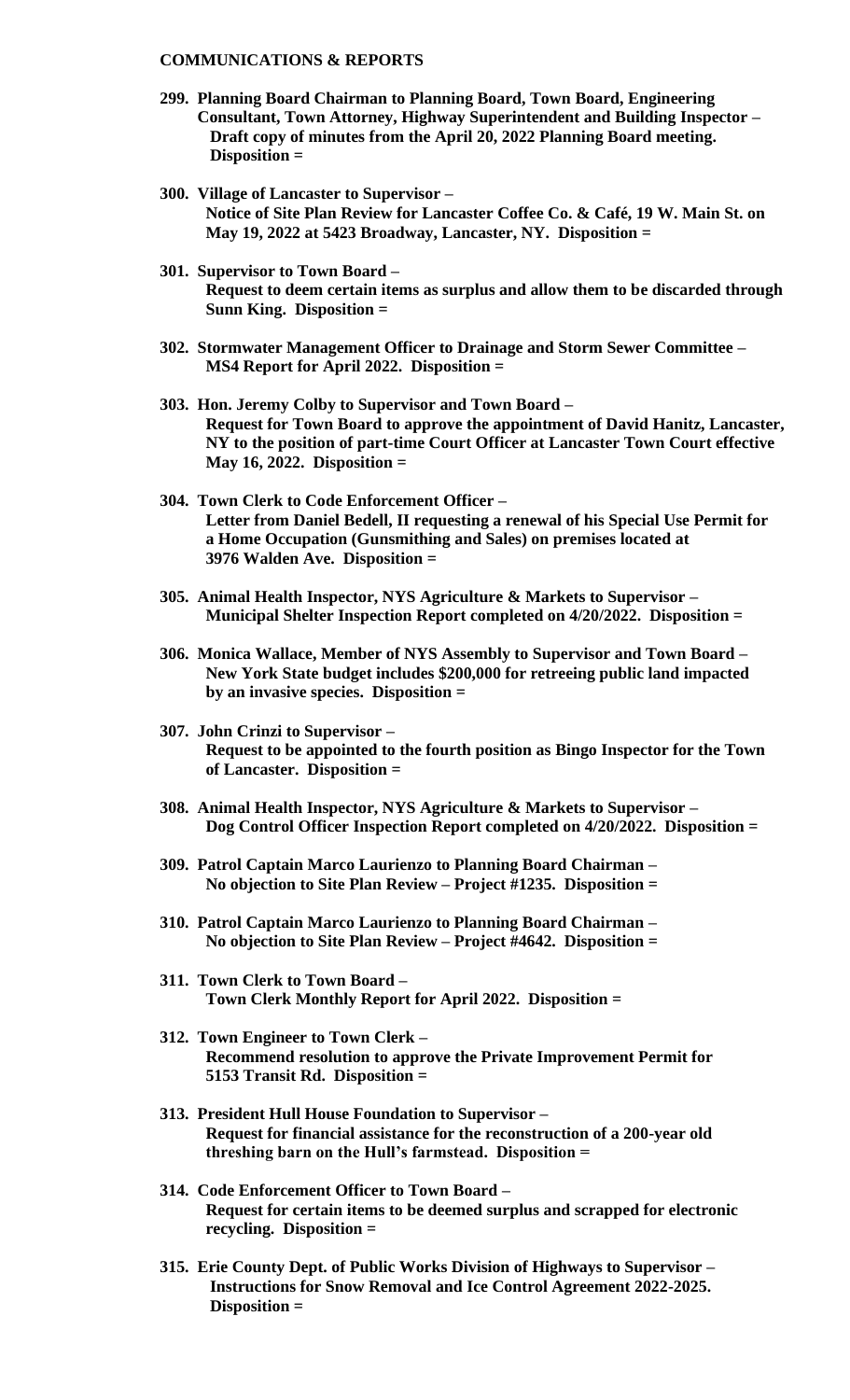- **316. Highway Superintendent to Town Board – Request for resolution to hire Lardon Construction Corp., 108 Lake Ave., Blasdell, NY to grind and remove brush material at the Genesee St. site. Disposition =**
- **317. Robert Heil, SLA Solutions to Town Clerk – Request for waiver of the 30-Day Advance Notice regarding a liquor license for Lancaster Motorplex, 57 Gunnville Road, Lancaster. Disposition =**
- **318. Town Engineer to Town Board – Wendel's recommendation for the chimney on Town Hall to be repaired as part of the Masonry Work being conducted on the exterior and the contractor's quote. Disposition =**
- **319. Town Engineer to Town Board – Wendel's request for Scope Change regarding Town Hall Site Repairs. Disposition =**
- **320. Planning Board Chairman to Planning Board, Town Board, Town Attorney, Town Engineer, Highway Superintendent and Building Inspector – Draft copy of minutes from May 4, 2022 Planning Board Meeting. Disposition =**
- **321. Planning Board to Town Board – Memo recommending approval of Site Plan Review for Retail Store, 5807 Broadway, Proj. #2102. Disposition =**
- **322. Planning Board to Town Board – Memo recommending approval of Rezone Review for 4781 Transit Road, Proj. #8944. Disposition =**
- **323. Town Attorney to NYSDEC, US Army Corps of Engineers, Erie County Health Dept., Division of Sewerage Management, NYSDOT and Erie County DEP – Request for lead agency designation regarding Coordinated Review Site Plan: Try-It CNG Station Parking Lot, 4155 Walden Ave., Proj #4642. Disposition =**
- **324. Randall Meidenbauer to Town Attorney – Request for Town to remove dead trees on Town property adjacent to his property located at 55 Hemlock Lane. Disposition =**
- **325. Town Engineer to Town Board – No exception to application for a Special Use Permit for Co-Locating a T-Mobile antenna and support equipment at 107 Mohawk Place. Disposition =**
- **326. Gregory Sojka to Town Clerk – Request for renewal of a Special Use Permit for 1230 Town Line Rd. Disposition =**
- **327. Charter Communications to Town Clerk – Change in channel line-up. Disposition =**
- **328. Deputy Highway Superintendent to Town Board – Request for resolution to have the CO Detection System at the Town of Lancaster Gun Range replaced by Mollenberg-Betz, Inc., 300 Scott St., Buffalo, NY. Disposition =**
- **329. Deputy Highway Superintendent to Supervisor and Town Board – Request for resolution appointing several individuals to the position of part-time temporary seasonal for the spring/summer season of 2022 in the Parks, Recreation & Forestry Department. Disposition =**
- **330. Town Engineer to Town Board – Recommend approval of Change Order 5 by MGR Constructors, Inc. for the Lancaster Dog Control Facility. Disposition =**
- **331. Erie County Clerk to Town Clerk – Erie County Clerk's Office 2021 Annual Report. Disposition =**